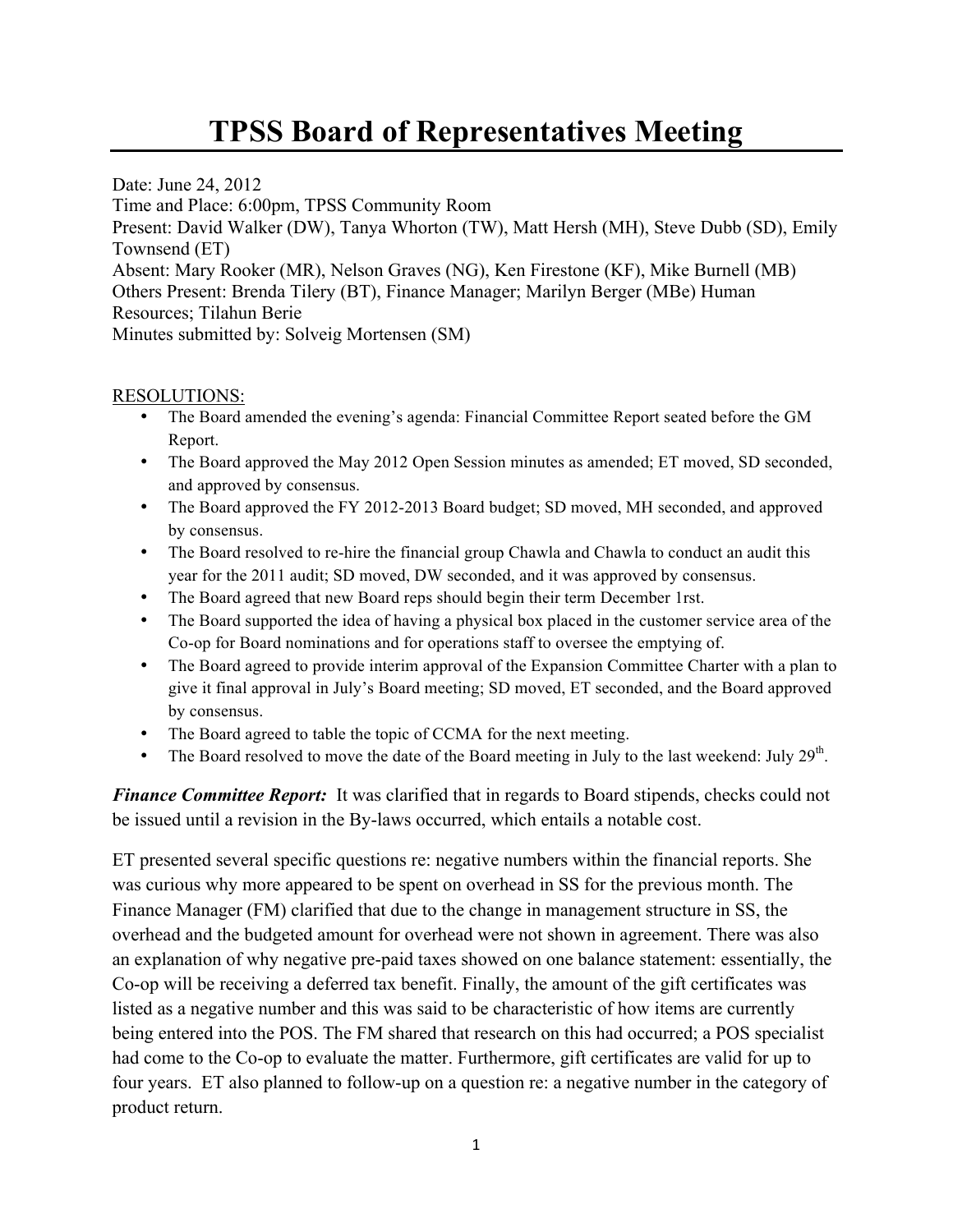The FM highlighted communication and awareness of timelines. She asked the Board for feedback and direction in re: to which financial reports are the most worth receiving. SD responded that the four reports were useful and that while the Finance Committee (FAC) should probably receive monthly reports, he believed the Board only needed quarterly ones. He commented that he would like to see industry comparables—be they from the NCGA industry trend report or CoCoFiSt data—integrated into the quarterly reporting. DW requested a TPSS Co-op balance sheet at least quarterly, noting the requirement in the Financial Conditions Policy; he elaborated that if this step is dependent on actions by an auditor, then the Co-op needs to have the auditor complete it each time, so it happens. The Board discussed performing the eliminating entries quarterly for the balance sheet.

*CoCoFiSt Data:* TW shared Board materials that included some CoCoFist number comparatives (JJJ Ranch Group, in particular) from previous Co-op Board meetings. She recounted the history of the Co-op's interest in and use of the CoCoFiSt numbers and noted that the Financial Conditions Policy no longer requires their use. However, she explained, some current Board reps. still asked why they were not seeing them for comparisons sake; the GM had responded that there is not a truly comparable area co-op--one without a deli. The FAC was asked to look further into the matter. TW relayed how she, then, researched the ways Boards use CoCoFist numbers: there are a huge number of data points that CoCoFiSt captures. However, she learned that operations use CoCoFiSt for benchmarks and that it is designed as a management tool rather than a governance one. She shared the FAC's recommendation that requirements for CoCoFiSt not be included in policy, but still be utilized as data for management. One Board rep. conceded that the CoCoFiSt data was certainly an operational tool and should not be mandated in policy, but still believed it included high level data, pertinent for comparisons. He emphasized his interest in receiving some kind of comparative data because he believed it becomes meaningful over time, even if it is not an exact comparable. The Board President concurred that he did not want the task of benchmarking CoCoFiSt built into Co-op policy, but he had an interest in comparative data and stated that he would like to see the CoCoFiSt data on TPSS Co-op, actually, and the report format. ET supported the idea of having some comparables as a means of placing the Co-op in context. SD explained that simple industry average numbers could be helpful. SD and DW planned to create a list of suggested indicators for co-ops, which they would like--as an informal request--for the GM to compare against approximately half a dozen other coops. DW also commented that the Board has previously discussed Board education around the eight indicators and this may be the place to raise and integrate the CoCoFiSt data in an annual review.

TW recognized that he FAC did make recommendations in re: to the Financial Conditions Monitoring Report; however, she suggested that the Board table it and send the recommendations out for July meeting. There was some discussion re: the calculations of the indicators and the two included values: the percentage and the actual values. BT determined from feedback that she should continue to do both.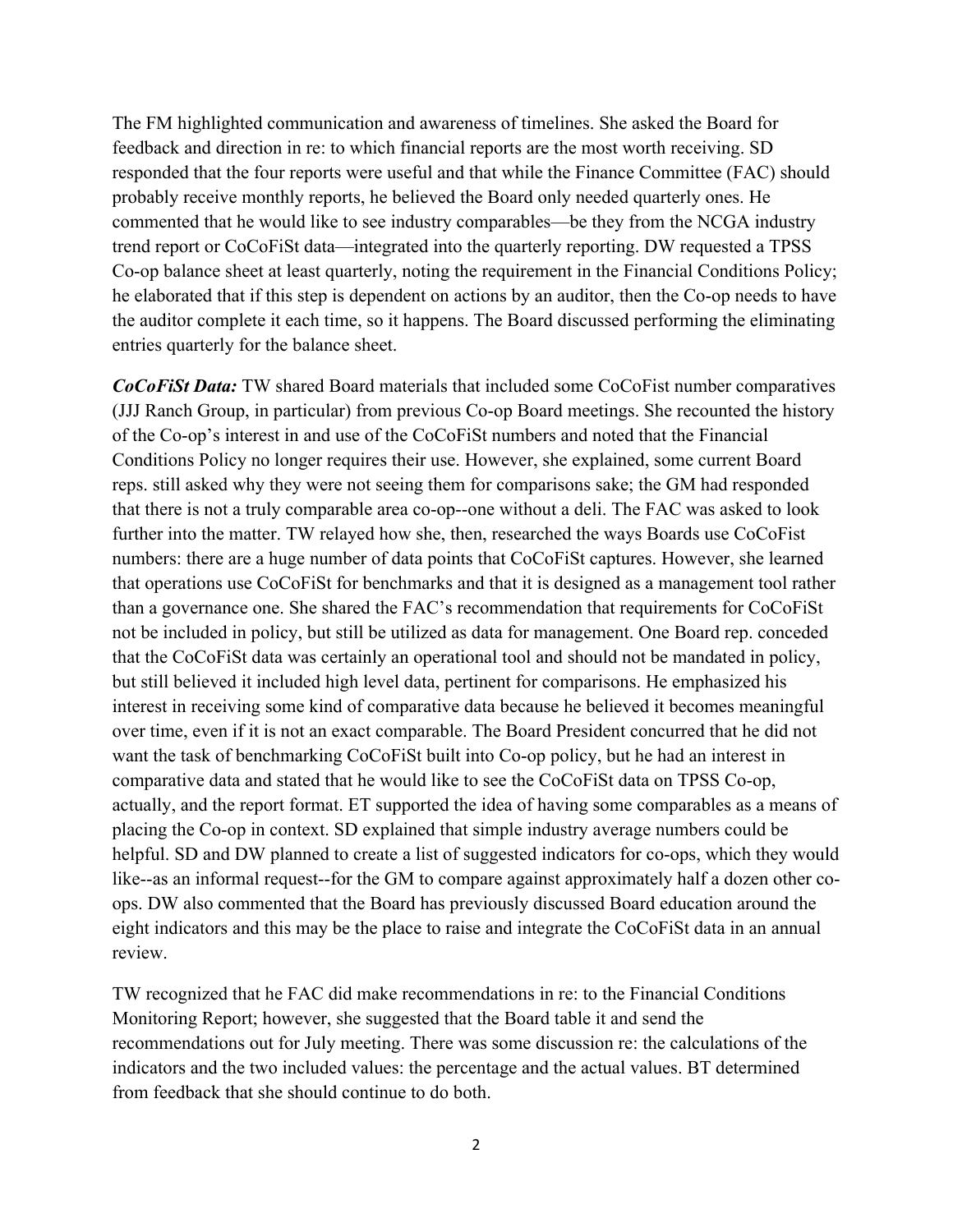*Audit Review:* Prior to this Board meeting, the Board discussed, on-line, the decision to have the financial group Chawla and Chawla perform the audit this year; five were counted in favor and four were counted as not in favor. Consensus was not reached and the Board did not agree to suspend consensus and move to straight vote; the decision was deferred to this Board meeting.

TW updated the Board that they were at the point of considering a compromise, which had been discussed with the GM. Thus, despite the lack of Board unanimity for the financial group Chawla and Chawla, the Co-op could have the audit with them this year but, still, have another full audit with a different firm the following year. The GM had stated that there was not adequate time for a RFP for new auditors for this year. TW shared that the GM also proposed that if this was the outcome, the Co-op should begin looking in advance for a new auditor for next year; and, she noted, when an organization is looking to expand, it is not unusual to have two full audits. DW pointed-out that ultimately the Treasurer makes this decision, which he would support; however, he introduced the idea of having an independent auditors review this year and a full audit next year. He highlighted the Board's fiduciary duty to check the work of operations and the need for a distinct independent auditor. The Board considered the cost difference between an independent auditor's review versus that of a full audit. There was discussion about what can be determined in a full audit—fraud, etc. as opposed to oversight to operations. The Board President felt an audit would entail examination of internal controls. The Finance Manager noted that the last audit occurred in 2006. SD pointed out that a banking institution will require an audit inclusive of the last three years, i.e., verifying the last three years, for the obtainment of any loan. Due to the upcoming timelines, including a loan application, the Board agreed that an audit needed to occur this year. There was a point made about how the auditors work has always been independent of that of operations and also discussion about how the current auditor has performed the Co-op's taxes in the past. The Board President expressed that he would like to see the Co-op issue a statement with all the completed adjustments by the middle of August, for the auditors to review.

The topic of the accrual method of accounting was raised and DW stated that he and Nancy Hammond, of the FAC, will start using an accrual method in tracking the Co-op's finances and begin to issue their own statements for the Board.

*GM Report:* Although the GM was not present for the evening's meeting, the Board president wanted to offer Board reps. the opportunity to submit questions. SD appreciated the included bench marks and cost estimates in re: to the strategic plan for the SS store; he also requested more information about next steps in the event that targets are not met, including a stop-point. The Board President made an inquiry about the Co-op's operations budget and pointed out that the Board can comment on the proposed operations budget prior to the point of acceptance, where it then becomes policy directive. He also commented that the budget worked well in the prior year. MH recounted the understanding that the SS recommendations would come before the budget.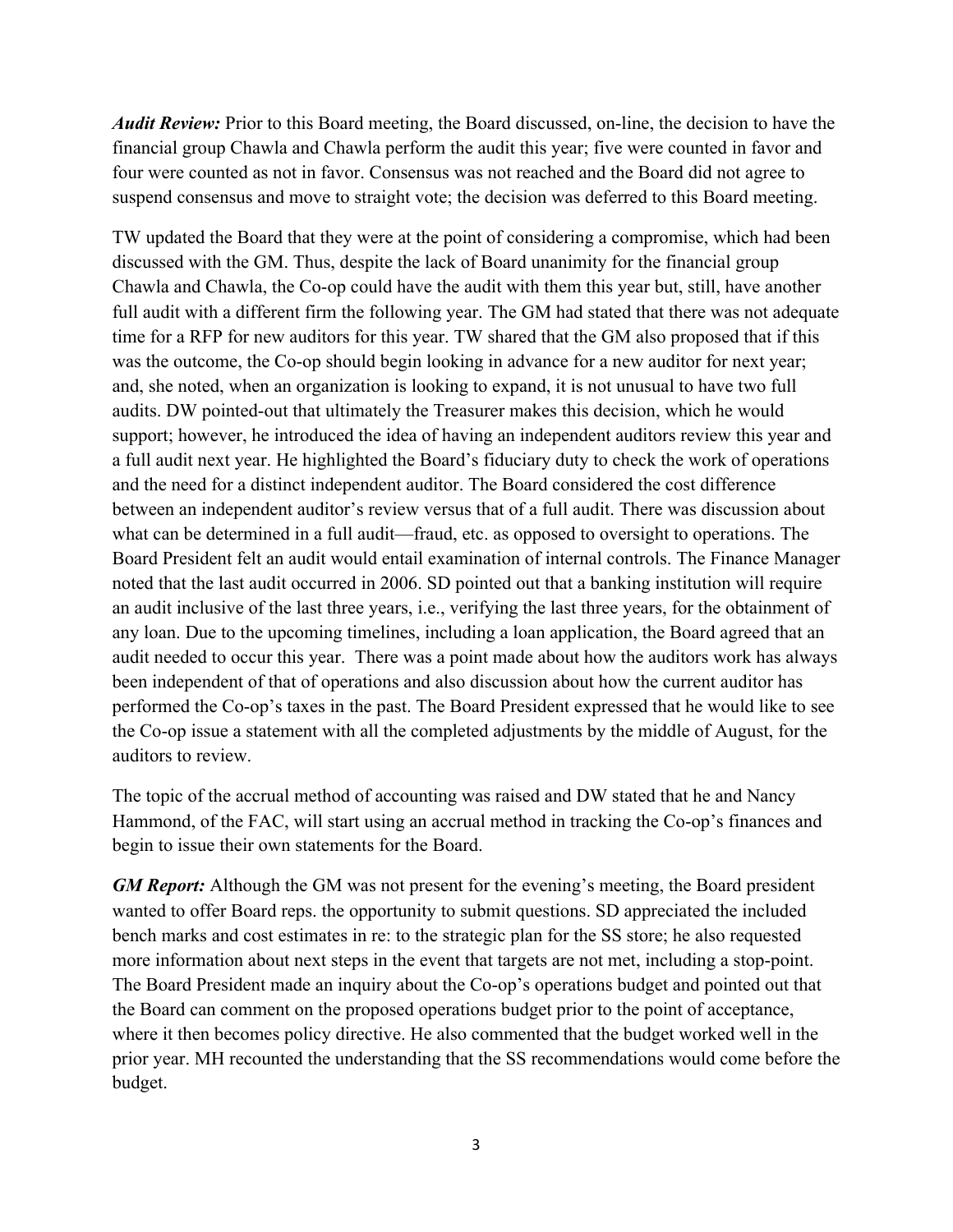*Open Member Forum:* One member shared a reminder about the evening's agenda.

*Nominations Committee:* The Board reviewed the Nomination Application and suggested adding a fifth open question to it.

The question of the start date for the new Board term was raised; Board reps. MR, DW, and NG have three year Board terms, but their election occurred late, so it was a question as to whether they need to stay through the December 2012 meeting to complete their full terms. TW presented the suggestion that they stay on the Board voluntarily through that month of December, so as to error on the side of giving Board reps their full term. Otherwise to be consistent, DW observed, the Board election would have to happen later each election cycle. SD suggested that exiting Board members still attend the December Board meeting but as members. There was discussion re: how a twelve representative Board would be a violation of the By-laws, and yet, how there are times when the By-laws may need to be violated in the spirit of their intent. The Vice President did not want to see Board reps. have to resign from the Board to avoid an overlap in Board representatives' terms. The Board agreed that the term for the new Board reps. will begin on December 1rst 2012.

The Board supported the idea of placing a physical box at the Co-op's customer service desk for voting members to enter their nominations in; Co-op operations staff would be in charge of emptying it. SD suggested that members be allowed to make an electronic submission for their Board vote; and the Board President indicated that this was permissible as long as members accepted that electronic signatures are legally binding.

*Expansion Committee update***:** TW reported that the Expansion Committee reviewed the Expansion Committee's Charter and streamlined it, but did not share it in advance of this meeting. So, she explained, they will send it to the Board prior to the July meeting. However, due to the need to have the EC Charter available for upcoming EC meetings, SD suggested that the Board provide interim approval of the Charter at this meeting and final approval at the July [2012] Board meeting.

SD asked for an update on the EC's communication with Seth Grimes. DW reported that the GM had sent a letter and received instruction to contact the Mayor to try to be placed on the agenda. He also noted that the Board Vice President is to speak to the City Council.

TW raised two questions that the EC and Board had been attempting to resolve: 1) Does the EC simply carry out the oversight of the expansion or do they actually perform the work of the expansion as well? 2) Who can join the EC? DW reported that now the EC is trying to focus on oversight and not the work itself and that, soon, duties will start to be tasked to specific people. SD commented that it was certainly time to get the expansion effort staffed by adding a project manager or other positions. TW shared that the EC had that discussion with the GM in which it was not only acknowledged that it is appropriate for the GM to lead the expansion, but also recognized staff were needed due to the GM's many current responsibilities. The FM inquired